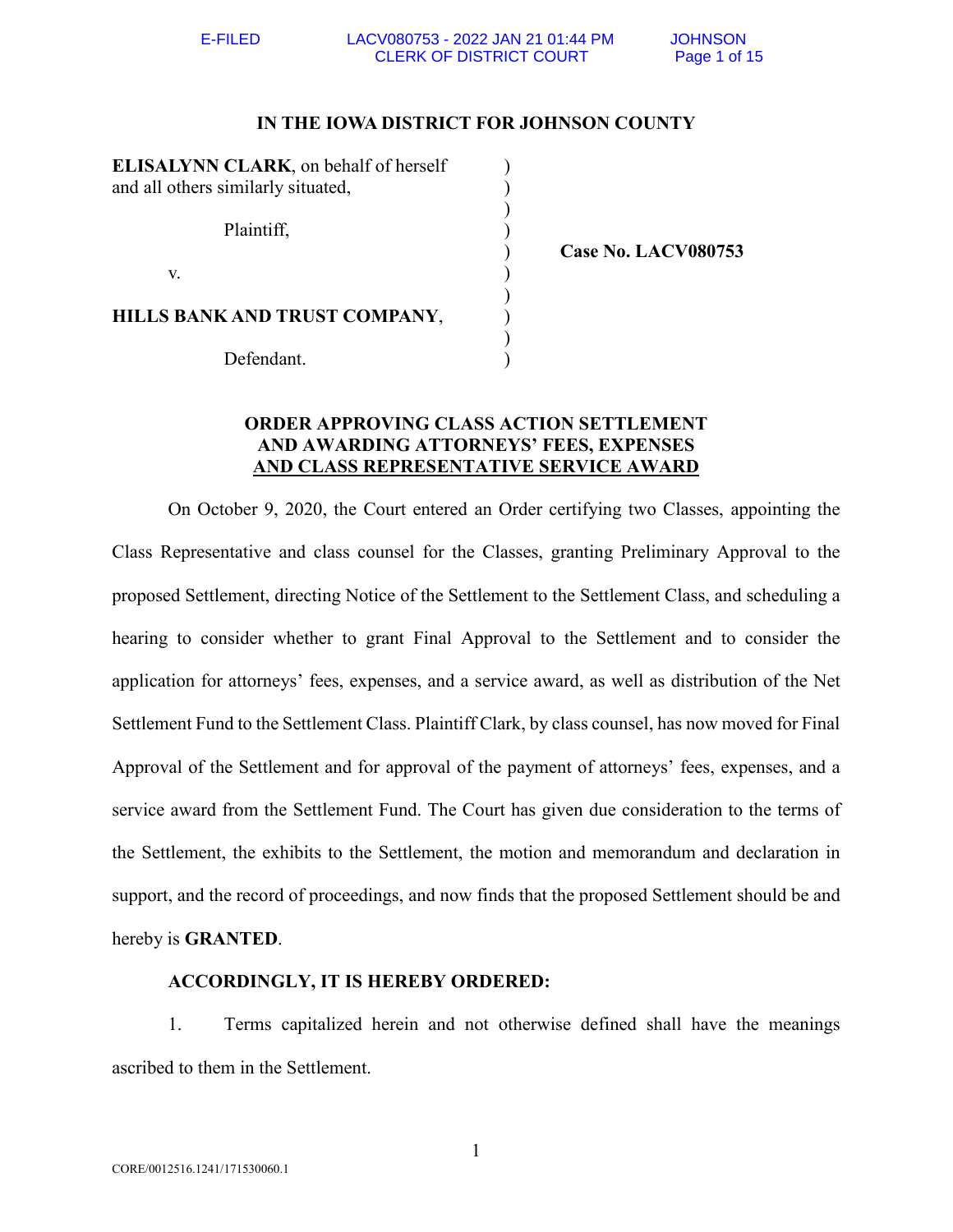## E-FILED LACV080753 - 2022 JAN 21 01:44 PM JOHNSON CLERK OF DISTRICT COURT Page 2 of 15

2. This Court has jurisdiction over the subject matter of this lawsuit and jurisdiction over Plaintiff and Defendant in the above-captioned case.

## **Preliminary Approval**

3. Iowa Rule of Civil Procedure 1.271 requires court approval of class action settlements. In general, the approval process involves three stages: (1) notice of the settlement to the class after "preliminary approval" by the court; (2) an opportunity for class members to opt out of, or object to, the proposed settlement; and (3) a subsequent hearing at which the court grants "final approval" upon finding that the settlement is fair, reasonable, and adequate, after which judgment is entered, class members receive the benefits of the settlement, and the defendant is released. The current motion addresses the last stage: "final approval."

4. Iowa Rule of Civil Procedure 1.271(4) does not specify a particular standard concerning approval of class action settlement agreements. The Iowa Supreme Court, relying on federal case law construing Federal Rule of Civil Procedure 23(e), has held that the court should "independently and objectively analyze the evidence and circumstances before it in order to determine whether the settlement is in the best interest of those whose claims will be extinguished." *City of Dubuque v. Iowa Trust*, 587 N.W.2d 216, 222 (1988) (quoting *In re General Motors Corp. Pick-Up Truck Fuel Tank*, 55 F.3d 768, 785 (3rd Cir. 1995)). "In other words, the court must determine whether the settlement is fair, reasonable and adequate." *Id*. However, in making this determination, the court must keep in mind that "voluntary settlement of legal disputes should be encouraged, with the terms of settlement not inordinately scrutinized …." *Id*. at 221 (quoting *Fees v. Mutual Fire & Auto. Ins. Co.*, 490 N.W.2d 55, 58 (Iowa 1992)).

5. Although the Iowa Supreme Court has not specifically done so, many courts have developed multi-factor tests for considering whether a class action settlement is "fair, reasonable,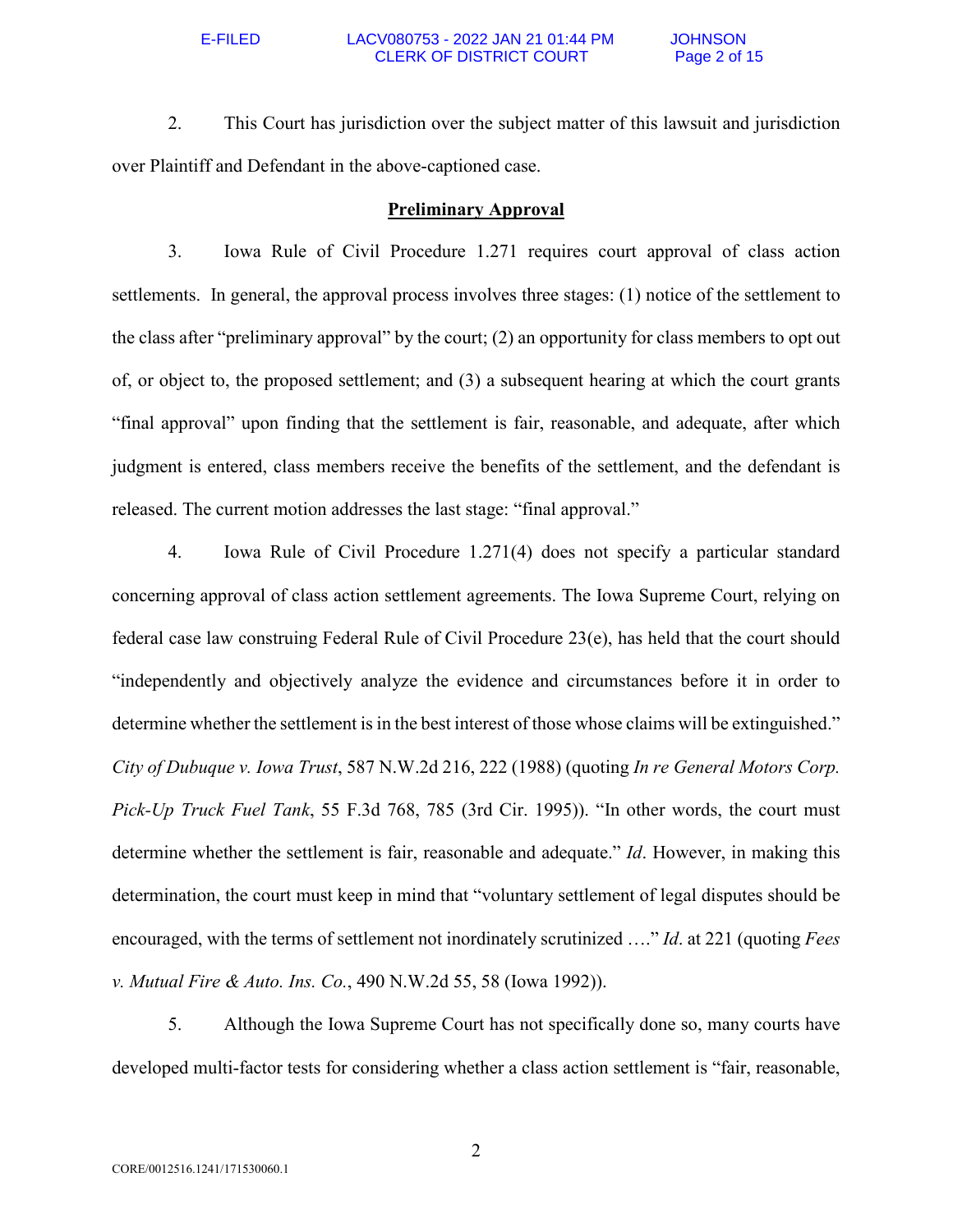### E-FILED LACV080753 - 2022 JAN 21 01:44 PM JOHNSON CLERK OF DISTRICT COURT Page 3 of 15

and adequate." William B. Rubenstein, Newberg on Class Actions § 13:48 (5th ed.). Courts evaluating a proposed settlement often use several factors, none of which is dispositive, to weigh whether the settlement is "fair, reasonable, and adequate." For example, in the Eighth Circuit, courts use four factors, commonly known as the *Van Horn* factors, along with additional factors recently codified in the 2018 amendment to Federal Rule of Civil Procedure 23(e)(2), to evaluate whether the court "will likely be able to" grant final approval to a settlement as being "fair, reasonable, and adequate." *Van Horn v. Trickey*, 840 F.2d 604, 607 (8th Cir. 1988); *Swinton v. SquareTrade, Inc.*, No. 4:18-CV-00144-SMR-SBJ, 2020 WL 1862470, at \*5 (S.D. Iowa Apr. 14, 2020) (holding that it is "appropriate for the Court to consider the Rule  $23(e)(2)$  factors along with the *Van Horn* Factors.").

# *The proposed Settlement is fair, reasonable, and adequate.*

6. "Settlement agreements are generally encouraged and are presumptively valid." *Huyer v. Wells Fargo & Co.*, 314 F.R.D. 621, 626 (S.D. Iowa 2016) (citing *In re Uponor, Inc.*, 716 F.3d 1057, 1063 (8th Cir. 2013)). "A strong public policy favors [settlement] agreements, and courts should approach them with a presumption in their favor." *Petrovic v. Amoco Oil Co.*, 200 F.3d 1140, 1148 (8th Cir. 1999) (quoting *Little Rock Sch. Dist. v. Pulaski Cnty. Special Sch. Dist. No. 1*, 921 F.2d 1371, 1383 (8th Cir. 1990)). The "guiding principle" is that "a class action settlement is a private contract negotiated between the parties" and thus the Court's review is limited to ensuring "that the agreement is not the product of fraud or collusion and that, taken as a whole, it is fair, adequate, and reasonable to all concerned." *Marshall v. Nat'l Football League*, 787 F.3d 502, 509 (8th Cir. 2015) (quoting *In re Wireless Tel Fed. Cost Recovery Fees Litig.*, 396 F.3d 922, 934 (8th Cir. 2005)).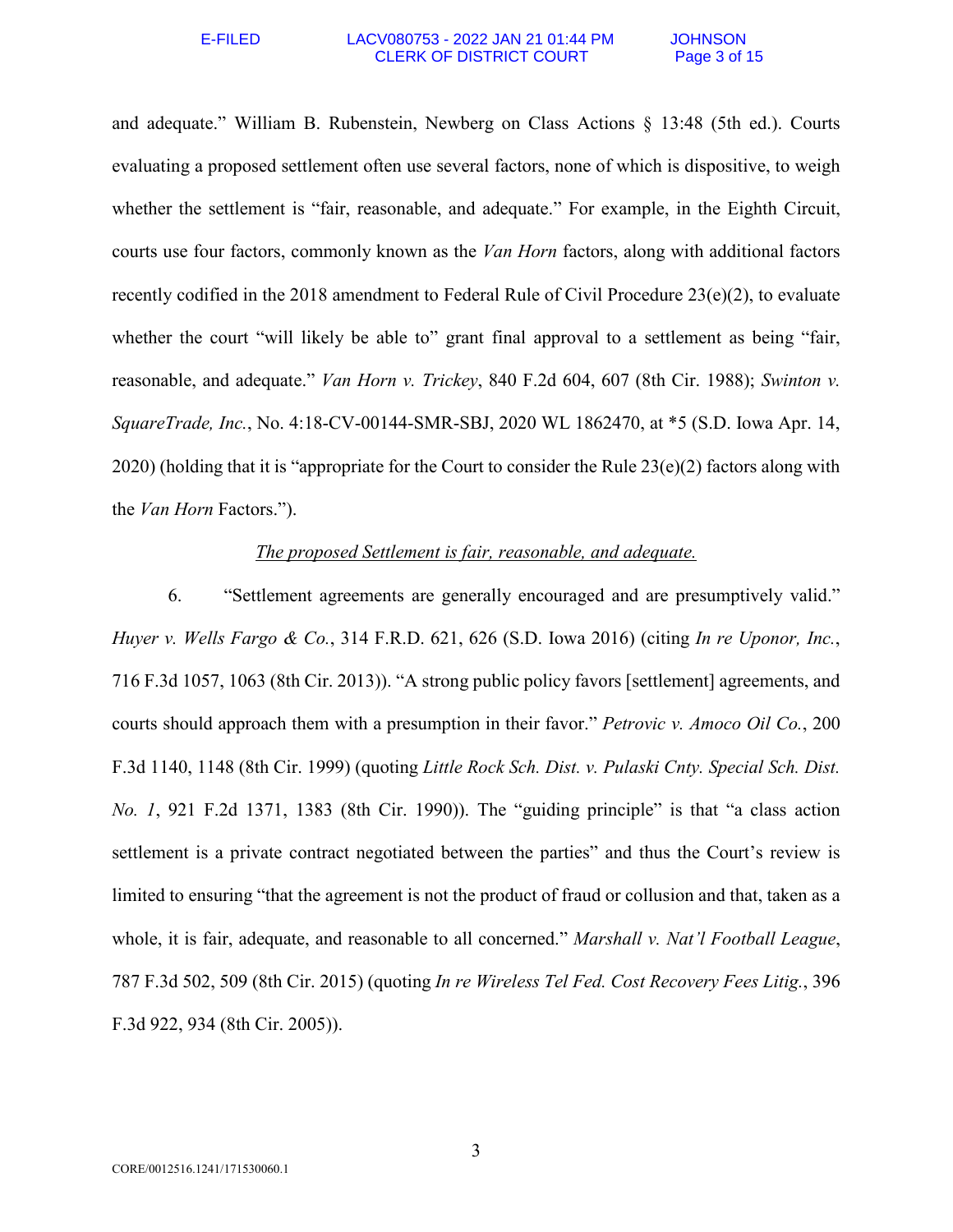7. In the Eighth Circuit, courts use four factors, commonly known as the *Van Horn* factors to evaluate the fairness of a proposed settlement, along with additional factors recently codified in the 2018 amendment to Federal Rule of Civil Procedure 23(e)(2). *Van Horn*, 840 F.2d at 607; *Swinton v. SquareTrade, Inc.*, No. 4:18-CV-00144-SMR-SBJ, 2020 WL 1862470, at \*5 (S.D. Iowa Apr. 14, 2020) (holding that it is "appropriate for the Court to consider the Rule 23(e)(2) factors along with the *Van Horn* Factors."); *In re Pre-Filled Propane Tank Antitrust Litig.*, No. 14-02567-MD-W-GAF, 2019 WL 7160380, at \*1 (W.D. Mo. Nov. 18, 2019). The four *Van Horn* factors are: (1) the merits of the plaintiffs' case weighed against the terms of the settlement; (2) the defendants' financial condition; (3) the complexity and expense of further litigation; and (4) the amount of opposition to the settlement. *Van Horn*, 840 F.2d at 607. The additional Federal Rule of Civil Procedure 23(e)(2) factors are:

- (A) the class representatives and class counsel have adequately represented the class;
- (B) the proposal was negotiated at arm's length;
- (C) the relief provided for the class is adequate, taking into account:
	- (i) the costs, risks, and delay of trial and appeal;
	- (ii) the effectiveness of any proposed method of distributing relief to the class, including the method of processing class-member claims;
	- (iii) the terms of any proposed award of attorney's fees, including timing of payment; and
	- (iv) any agreement required to be identified under Rule  $23(e)(3)$ ; and
- (D) the proposal treats class members equitably relative to each other.

No one factor is determinative, but the "most important factor in determining whether a settlement is fair, reasonable, and adequate is a balancing of the strength of the plaintiff's case against the terms of the settlement." *Van Horn*, 840 F.3d at 607. The Court finds these factors useful in evaluating the current settlement under Iowa Rule of Civil Procedure 1.271(4). All of the *Van Horn* factors support approval of the Settlement.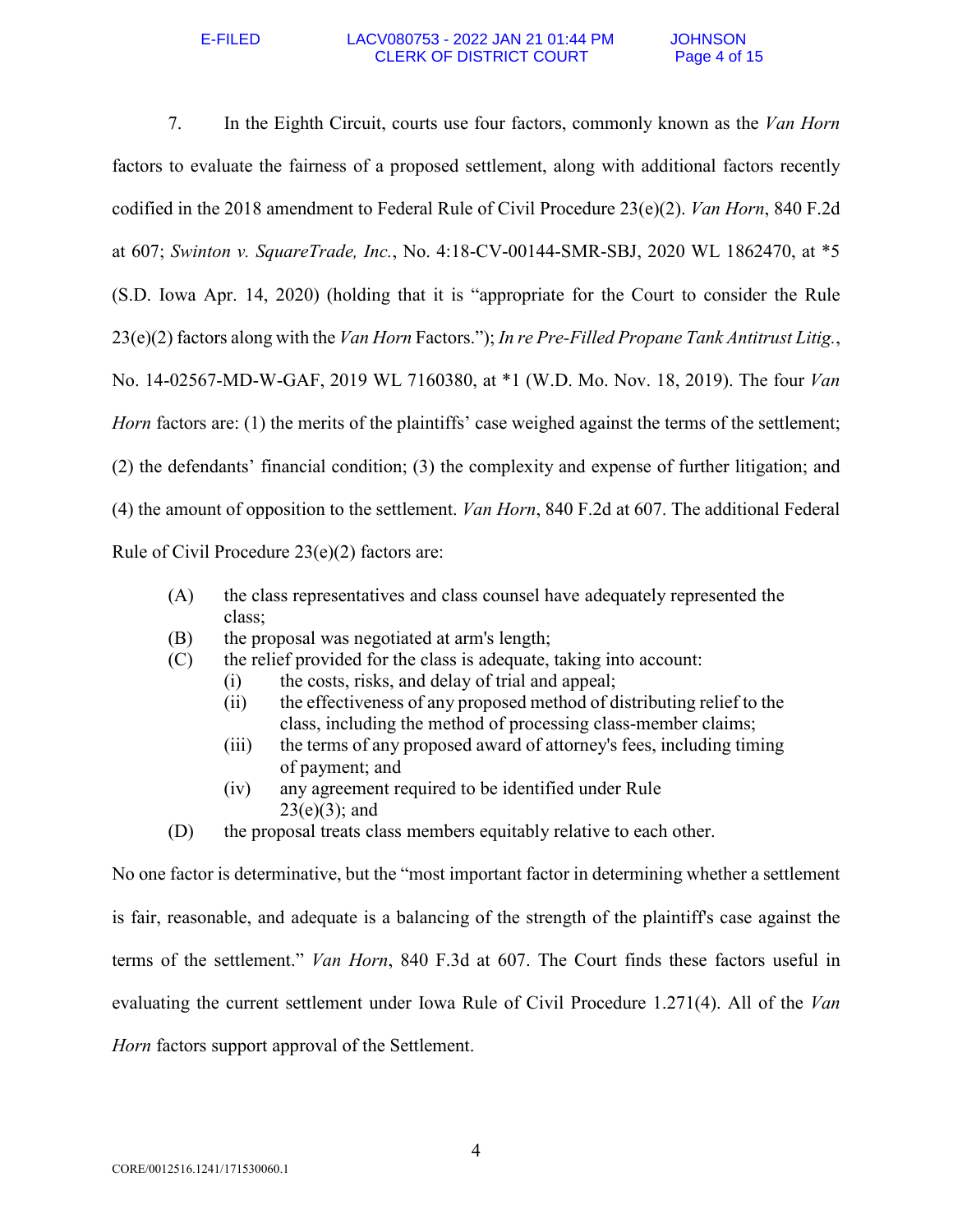### E-FILED LACV080753 - 2022 JAN 21 01:44 PM JOHNSON CLERK OF DISTRICT COURT Page 5 of 15

The Amended Petition alleged that Defendant assessed overdraft fees, and non-sufficient funds fees against its members in breach of Defendant's contract and in violation of Iowa law. The Settlement Agreement is fair, reasonable, and adequate because it provides class-wide relief in the form of direct payments to Settlement Class Members, which is precisely the type of relief that Plaintiff sought on behalf of herself and the Settlement Class in this lawsuit. The Settlement provides meaningful compensation, estimated to be 40% of the most likely recoverable damages. Second, Defendant, a bank represented by sophisticated counsel, is able to make the payments in the total amount of \$740,000 to fund the Settlement, plus the payment of up to an additional \$30,000 for Notice and administration expenses. Third, the complexity and expense of further litigation also weigh in favor of preliminarily approving the Settlement: in the absence of the Settlement, the parties would have engaged in extensive motion practice, including a possible appeal, and further discovery. Fourth, after Notice to the Settlement Class as directed by the Court, no Class member has objected to the Settlement or any part of it.

8. The additional Federal Rule of Civil Procedure 23(e)(2) factors also support preliminary approval. First, Plaintiff has participated in this litigation since its inception in order to achieve relief for herself and the Settlement Class, and class counsel has achieved this desired result. Second, the Settlement is the result of arm's-length negotiations among experienced counsel on both sides, following motion practice, discovery, mediation, and further settlement negotiations. Third, the Settlement Fund appears to be adequate when considering the substantial costs, risks, and delay of proceeding to a trial or a possible appeal. Furthermore, Settlement Class Members' pro rata portions of the Settlement Fund will be conveniently delivered by direct deposit or mailed in the form of a check without the need to submit a claim form. Fourth, as set forth below the Court finds the requested award of attorneys' fees is reasonable. Finally, the proposed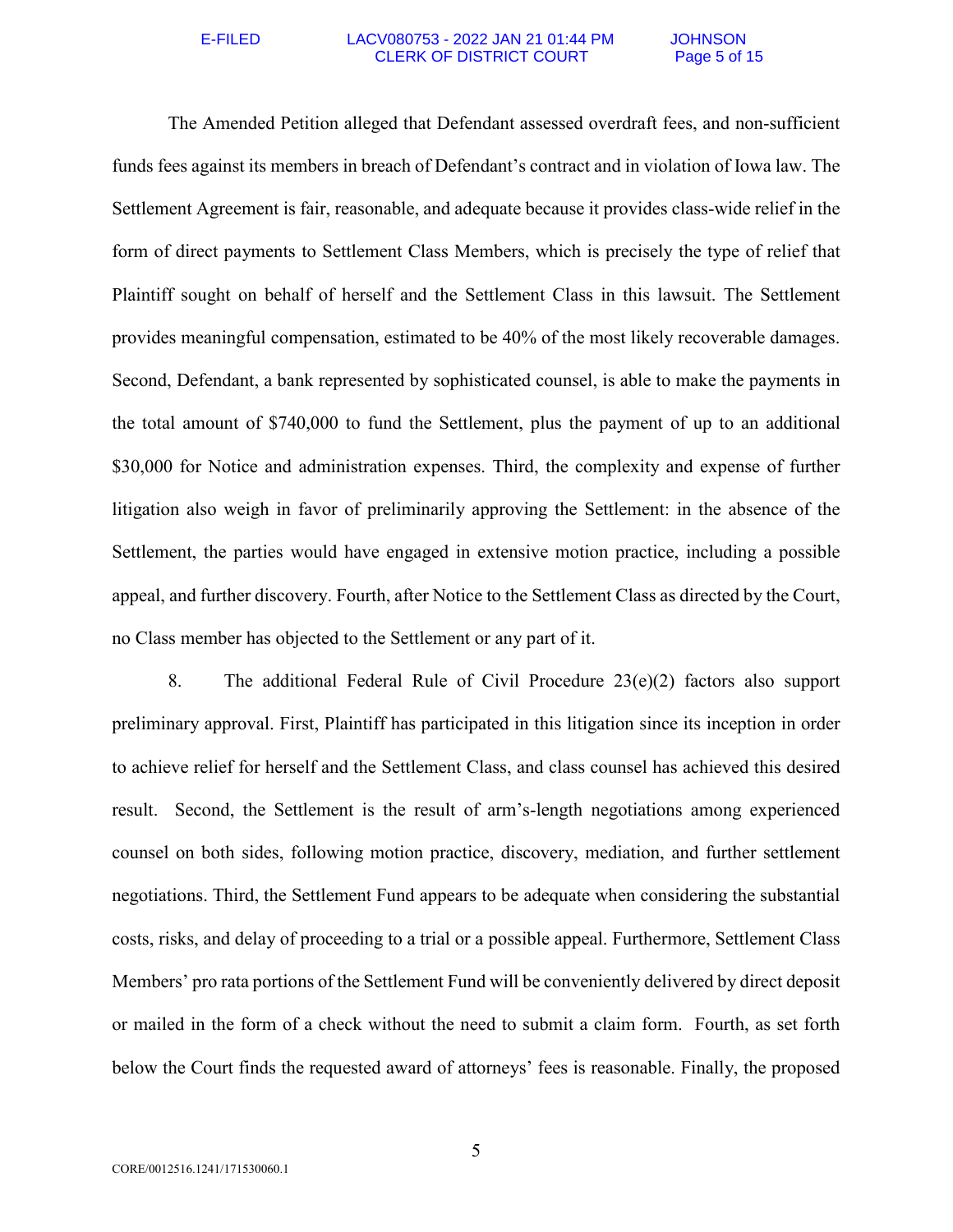### E-FILED LACV080753 - 2022 JAN 21 01:44 PM JOHNSON CLERK OF DISTRICT COURT Page 6 of 15

distribution of the Settlement Fund also is fair, reasonable, and adequate because it distributes the Settlement funds pro rata to Settlement Class Members based on the number of disputed fees they were charged. For all of these reasons, the Court finds that the Settlement is "fair, reasonable, and adequate," and grants final approval. The Court reiterates and reaffirms is prior certification of the two Classes as set forth in the Preliminary Approval Order for purposes of entering judgment on the Settlement. The Court finds that Notice of the Settlement to the Settlement Class members was the best notice practicable and complied with the requirements of due process.

## *The requested attorneys' fees, expenses, and service award are reasonable and approved.*

9. Class Counsel has requested that from the Settlement Fund they be paid \$246,666.33 in attorneys' fees (33.33% of the Settlement Fund) and \$42,315.50 in expenses. In addition, class counsel has requested that the Class Representative be paid from the Settlement Fund a service award in the amount of \$10,000. Finally, class counsel has requested that the Court approve the method for distributing the Net Settlement Fund to the Settlement Class Members. For the reasons set forth below, the Court approves each of class counsel's requests.

## *Attorneys' Fees*

10. Iowa Rule of Civil Procedure provides that the Court award attorneys' fees to class counsel where the class has made a recovery. This case, because there is no statutory basis for recovery of attorneys' fees directly from Defendant, is what is known as a common fund case in which it is appropriate for the Court to award a percentage of the total amount of settlement as payment of attorneys' fees to class counsel. *Johnston v. Comerica Mortg. Corp*., 83 F.3d 241, 246 (8th Cir. 1996). It is appropriate to award the contractually agreed upon percentage of one-third to Class Counsel as attorneys' fees. *King v. Armstrong*, 518 N.W.2d 336, 338 (Iowa 1994) (upholding the award of a 50% contingent attorney fee in a class action that settled for \$65,000 because the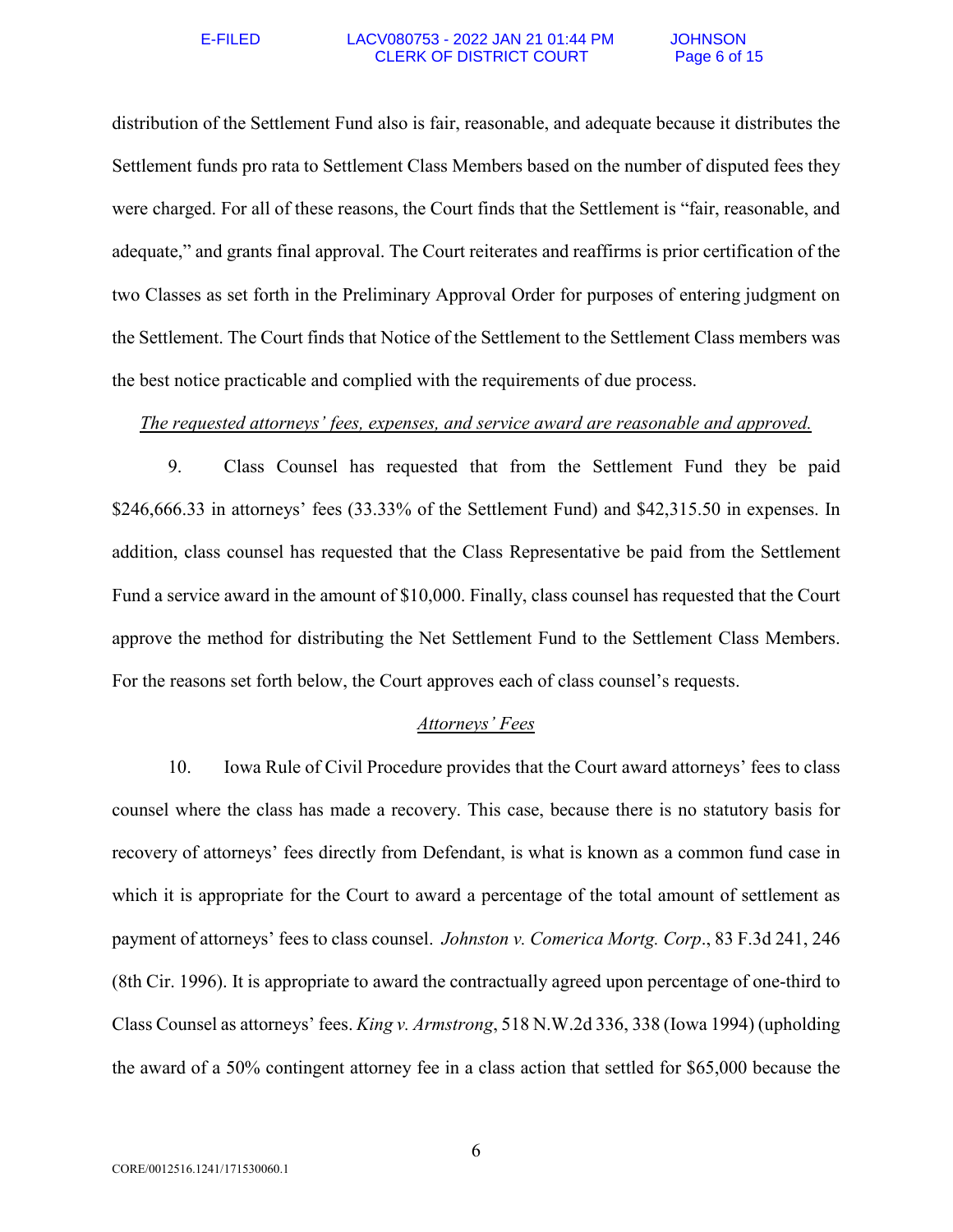### E-FILED LACV080753 - 2022 JAN 21 01:44 PM JOHNSON CLERK OF DISTRICT COURT Page 7 of 15

contingent fee agreement provided for such payment.). Iowa Rule of Civil Procedure 1.275(5), sets forth factors for the Court to consider in awarding attorneys' fees, all of which support the fees requested by class counsel:

a. The time and effort expended by the attorney in the litigation, including the nature, extent, and quality of the services rendered.

b. Results achieved and benefits conferred upon the class.

c. The magnitude, complexity, and uniqueness of the litigation.

d. The contingent nature of success.

…

f. Appropriate criteria in the Iowa Rules of Professional Conduct.

11. Further, the criteria set forth in Rule 32:1.5 of the Iowa Code of Professional Responsibility also support the award of the requested fees. Rule 32:1.5 identifies the following relevant factors:

(1) the time and labor required, the novelty and difficulty of the questions involved, and the skill requisite to perform the legal service properly;

(2) the likelihood, if apparent to the client, that the acceptance of the particular employment will preclude other employment by the lawyer;

(3) the fee customarily charged in the locality for similar legal services;

(4) the amount involved and the results obtained;

(5) the time limitations imposed by the client or by the circumstances;

(6) the nature and length of the professional relationship with the client;

(7) the experience, reputation, and ability of the lawyer or lawyers performing the services; and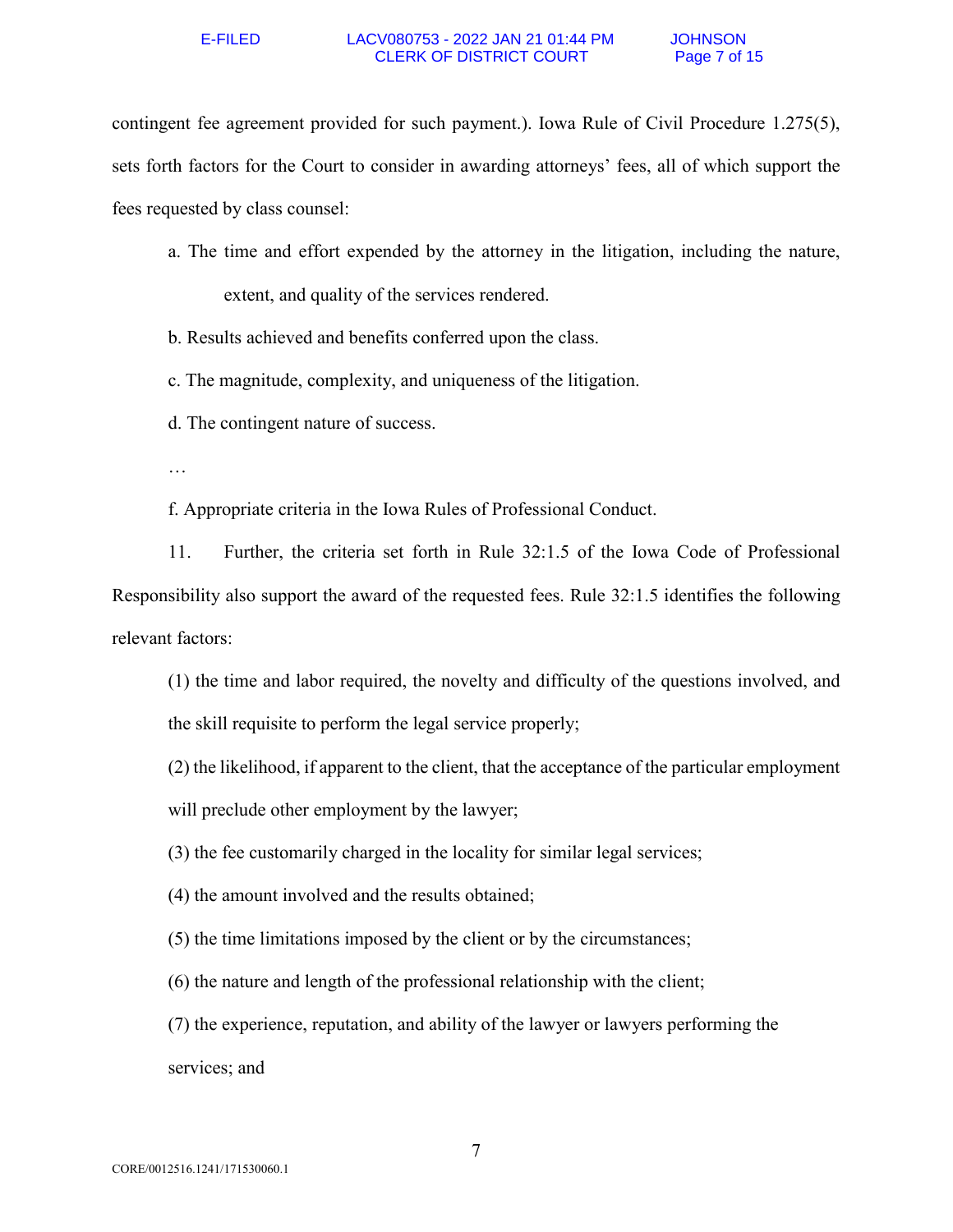(8) whether the fee is fixed or contingent.

12. Under the "common fund" doctrine, class counsel is entitled to an award of reasonable attorneys' fees from the settlement proceeds in a class action. *In re Iowa Ready-Mix Concrete Antitrust Litig.*, No. C 10-4038-MWB, 2011 WL 5547159, at \*1 (N.D. Iowa Nov. 9, 2011) (citing *Boeing Co. v. Van Gemert*, 444 U.S. 472, 478 (1980) ("a litigant or a lawyer who recovers a common fund for the benefit of persons other than himself or his client is entitled to a reasonable attorney's fee from the fund as a whole")); *see also* Fed. R. Civ. P. 23(h). The common fund doctrine "rests on the perception that persons who obtain the benefit of a lawsuit without contributing to its costs are unjustly enriched at the successful litigant's expense." *Boeing*, 444 U.S. at 478.

13. As to the appropriate method for determining fees after a class action settlement, "[i]t is well established in [the Eighth] Circuit that a district court may use the 'percentage of the fund' methodology to evaluate attorney fees in a common-fund settlement*.*" *Iowa Ready-Mix Concrete,* 2011 WL 5547159, at \*1 (citing *Petrovic v. Amoco Oil Co.*, 200 F.3d 1140, 1157 (8th Cir. 1999); *Flynn v. Sprint Commc'ns Co. L.P.*, No. 4:11-CV-00572-RP-TJS, 2012 WL 13026882, at \*2 (S.D. Iowa Dec. 7, 2012) (same); *In re Life Time Fitness, Inc., Tel. Consumer Prot. Act (TCPA) Litig.*, 847 F.3d 619, 623 (8th Cir. 2017) (finding district court properly "use[d] the percentage-of-the-benefit method to calculate the fee award"). Indeed, in common fund cases, the percentage of the benefit approach is "recommended." *See Johnson v. Comerica Mortg. Corp.*, 83 F.3d 241, 246 (8th Cir. 1996) (approving percentage method of awarding fees); *In re U.S. Bancorp*  Litig., 291 F.3d 1035, 1038 (8th Cir. 2002) (same).<sup>1</sup> The percentage of the benefit approach aids

 $\overline{a}$ 

<sup>&</sup>lt;sup>1</sup> A court has discretion to use the percentage-of-the-benefit method or the lodestar crosscheck method in determining a fee, but the percentage-of-the-benefit method better aligns counsel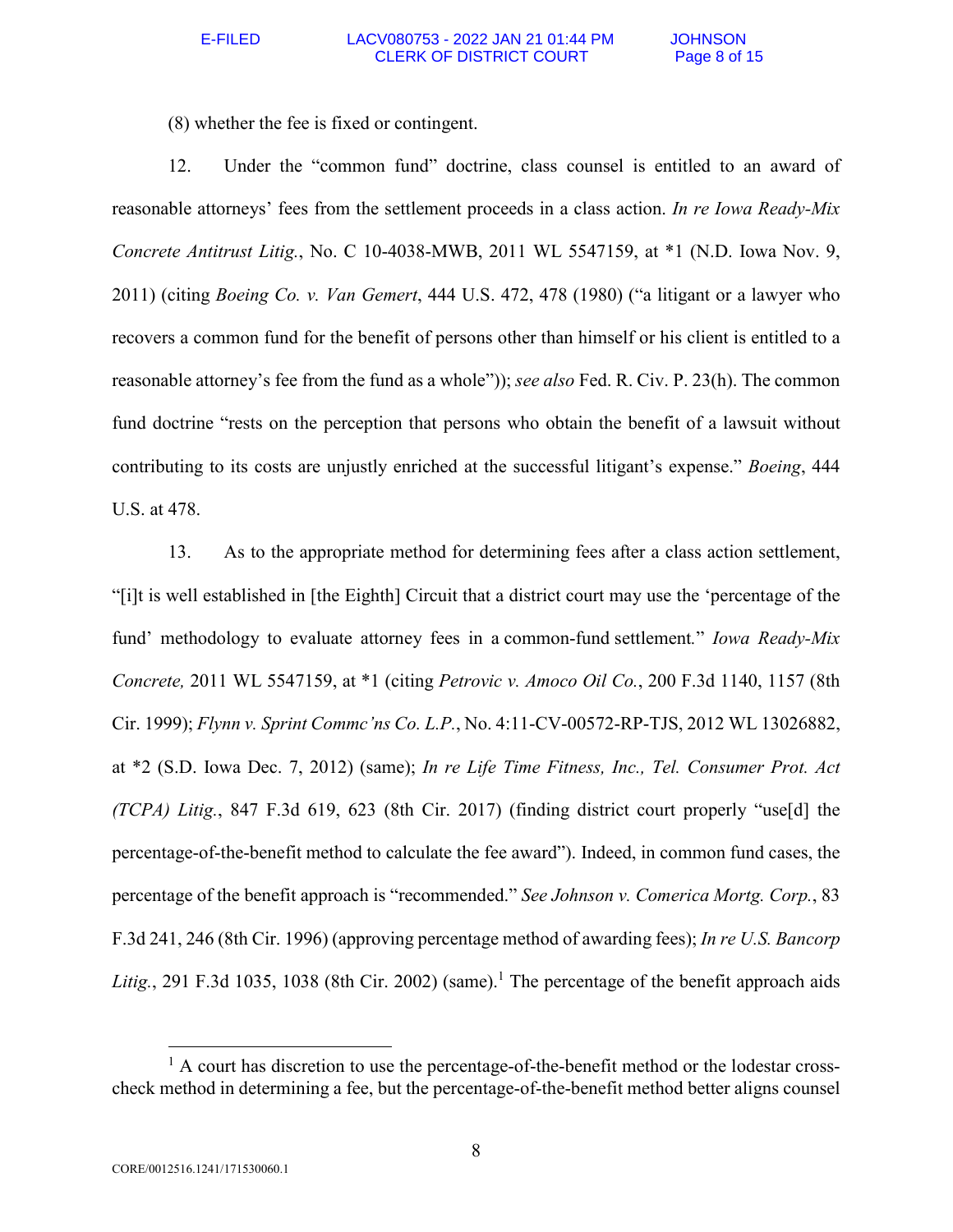### E-FILED LACV080753 - 2022 JAN 21 01:44 PM JOHNSON CLERK OF DISTRICT COURT Page 9 of 15

litigants and the courts because it "directly aligns the interests of the class and its counsel and provides a powerful incentive for the efficient prosecution and early resolution of litigation." *Wal-Mart Stores, Inc. v. Visa U.S.A., Inc.*, 396 F.3d 96, 120 (2d. Cir. 2005); *see also Gaskill v. Gordon*, 160 F.3d 361, 363 (7th Cir. 1998) (percentage of fund is "a method of more closely aligning the lawyer's interests with those of his client by giving him a stake in a successful outcome"). "[U]nder the percentage approach, the class members and the class counsel have the same interest maximizing the recovery of the class." Silber and Goodrich, *Common Funds and Common Problems: Fee Objections and Class Counsel's Response*, 17 Rev. Litig. 525, 534 (Summer 1998).

14. Finally, although the Eighth Circuit has not formally established fee-evaluation factors, it has approved consideration of several, none of which is determinative. Specifically, in *Caligiuri*, the Eighth Circuit held that it was appropriate in evaluating the fee to look at various factors, including: (1) the benefit conferred on the class; (2) the risk to which plaintiffs' counsel was exposed (i.e., whether their fee was fixed or contingent); (3) the difficulty and novelty of the legal and factual issues of the case; (4) the skill of the lawyers, both plaintiffs' and defendants'; (5) the reaction of the class; and (6) the comparison between the requested attorney fee percentage and percentages awarded in similar cases. 855 F.3d at 866. Evaluation of these factors assists a court in determining a reasonable fee. *Id.* 

 $\overline{a}$ 

and the class and encourages the most efficient resolution of the litigation. *Life Time Fitness,* 847 F.3d at 622.Courts in the Eighth Circuit routinely approve lodestar cross-checks where the fee awarded is as high as 5.6 times the lodestar incurred. In the Eighth Circuit, courts routinely approve fee awards that amount to 2 to 5 times the lodestar incurred. *Nelson v. Wal–Mart Stores, Inc.*, No. 05-cv-000134, 2009 WL 2486888, at \*2 (E.D. Ark. Aug. 12, 2009) (approving multiplier of 2.5 and citing cases within the Eighth Circuit approving multipliers of up to 5.6). Here, it is clear that even when checking the requested fee using the lodestar, the requested fee is reasonable as it amounts to a multiplier of 0.82—meaning that Class Counsel incurred a higher lodestar in this matter than they are seeking reimbursement for. Joint Decl. ¶ 23 (showing time broken down by firm with lodestar totaling \$298,858.00).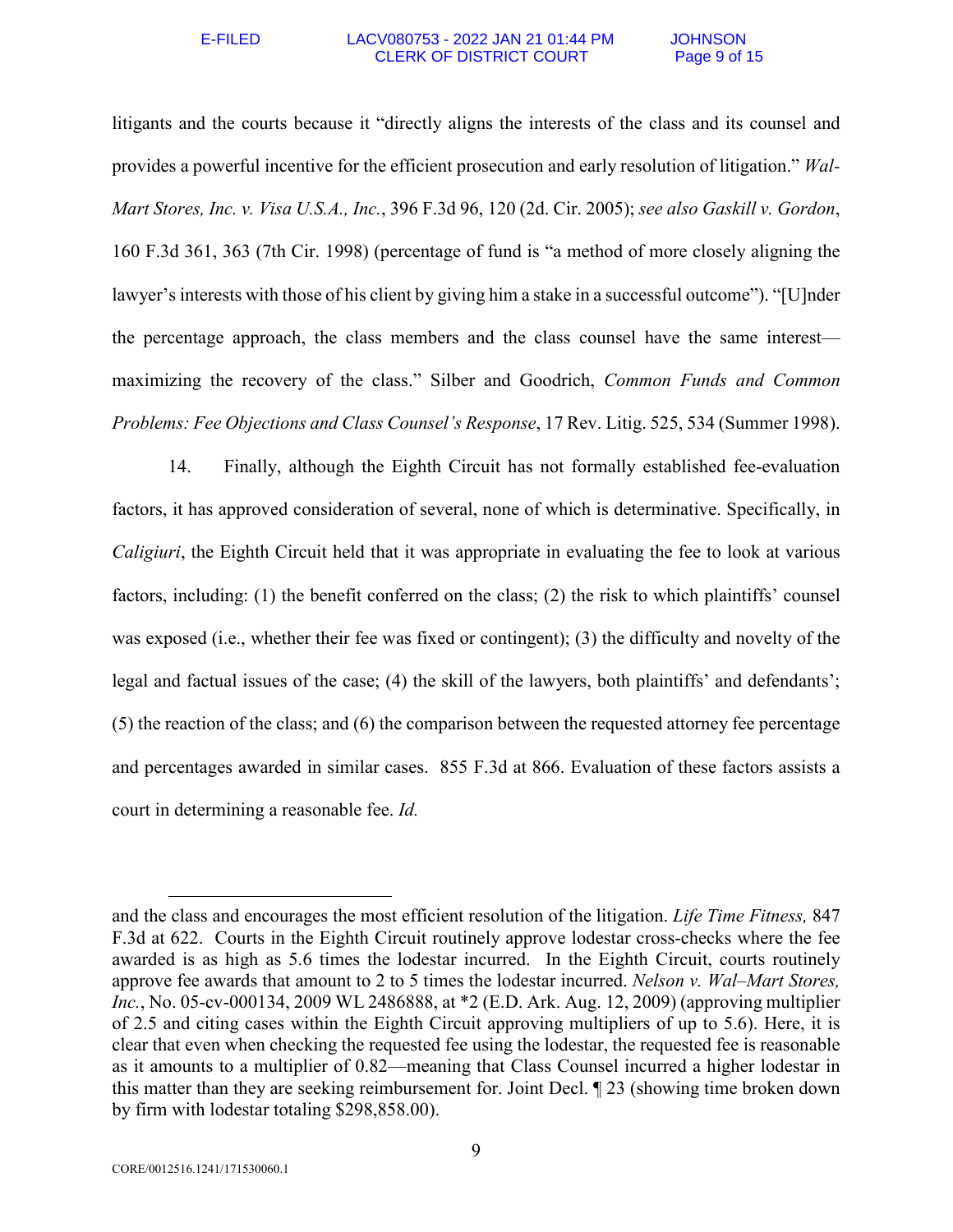## E-FILED LACV080753 - 2022 JAN 21 01:44 PM JOHNSON CLERK OF DISTRICT COURT Page 10 of 15

15. Here, the Court finds that the relevant factors support awarding class counsel the requested 33.33% of the Settlement Fund, which is \$246,666.33.

16. First, the benefit conferred by the Settlement is substantial and valued at \$740,000, plus an additional \$30,000 in Notice and administration expenses and changes to Defendant's disclosures regarding the challenged fees. This represents 40% of the most likely recoverable damages in this case, and it will be distributed directly to Settlement Class Members, with no need to submit a claim, and no reversion of any funds to Defendant. This factor supports granting the requested fee. *Caligiuri*, 855 F.3d at 866.

17. Second, the risks of the litigation for class counsel were high. Class counsel took this case on a 100% contingency basis, meaning that class counsel labored and advanced their own funds to prosecute the case all at the risk of never being paid for their work or reimbursed for their expenses. Class counsel devoted their time and energy to this matter, instead of pursuing other income, all at the risk of never getting paid and, at best, being paid at some point potentially many years down the road. Had Defendant prevailed on the merits, on class certification, or on appeal, class counsel might have recovered nothing for the time and expense they invested in representing the Settlement Class. *Id.* This factor supports granting the requested fee. *Caligiuri*, 855 F.3d at 866.

18. Third, this case involved complexities of bank processing and law that are novel and evolving. To even be able to identify the alleged inappropriate fees requires specialized knowledge and skill, as do the theories surrounding the alleged fees, not to mention the specialized knowledge of class action procedure required to achieve certification, let alone settlement. This factor supports granting the requested fee. *Caligiuri*, 855 F.3d at 866.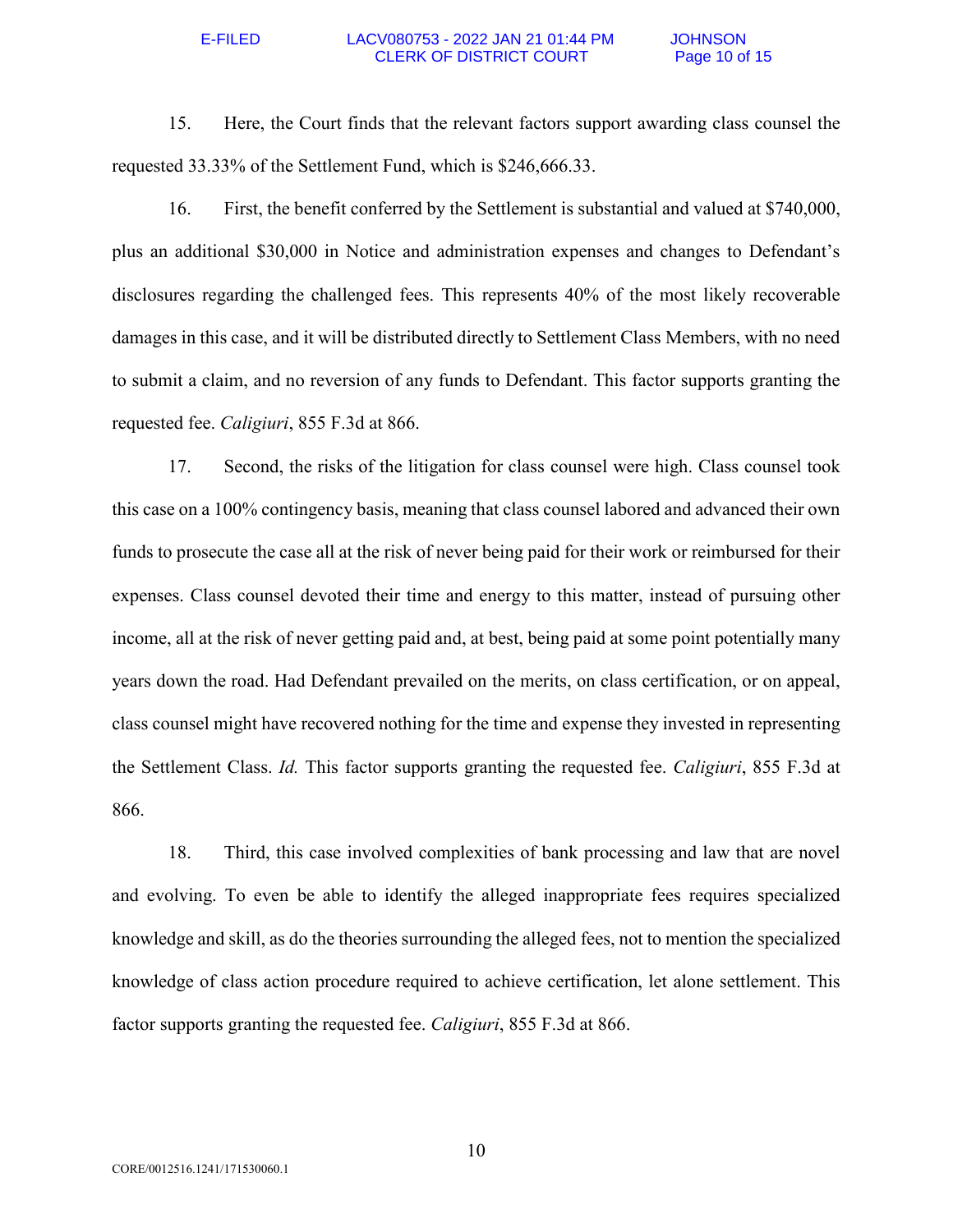## E-FILED LACV080753 - 2022 JAN 21 01:44 PM JOHNSON CLERK OF DISTRICT COURT Page 11 of 15

19. Fourth, the complexity of the case is further shown by the skill of the lawyers involved on both sides of the case. Class counsel has a national class action practice involving many areas of complex litigation, but particularly bank fees of this very type. Class counsel has been recognized by courts across the country for their skill. *Id.* On the other side of the case, Defendant is represented by one of the largest law firms in the Midwest and is a formidable opponent. This factor supports granting the requested fee. *Caligiuri*, 855 F.3d at 866.

20. Fifth, the requested one-third fee is the same amount that has been awarded in similar bank fee litigation and in class action litigation in general in courts across the country. This factor supports granting the requested fee. *Caligiuri*, 855 F.3d at 866.

21. Finally, no Settlement Class Member objected to the requested fee. This factor supports granting the requested fee. *Id.* 

22. Thus, all of these factors support the Court's discretion in approving the requested attorneys' fee amount of 33.33% of the Settlement Fund. *See Caligiuri*, 855 F.3d at 866; *Barfield*, 2015 WL 3460346, at \*4 (collecting cases awarding one-third fees).

## *Litigation and Notice and Administration Expenses*

23. In addition to fees, "[a]n attorney who creates or preserves a common fund by judgment or settlement for the benefit of a class is entitled to receive reimbursement of reasonable fees and expenses involved." *Tussey*, 2019 WL 3859763, at \*5 (quoting Alba Conte, 1 Attorney Fee Awards § 2:19 (3d ed.); *see also Sprague v. Ticonic*, 307 U.S. 161, 166–67 (1939) (recognizing a federal court's equity power to award costs from a common fund)). "Counsel in common fund cases may recover those expenses that would normally be charged to a fee-paying client." *Tussey*, 2019 WL 3859763, at \*5 (quoting *In re Guidant Corp. Implantable Defibrillators Prod. Liab. Litig.*, No. MDL 05-1708, 2008 WL 682174, at \*4 (D. Minn. Mar. 7, 2008)). "Reimbursable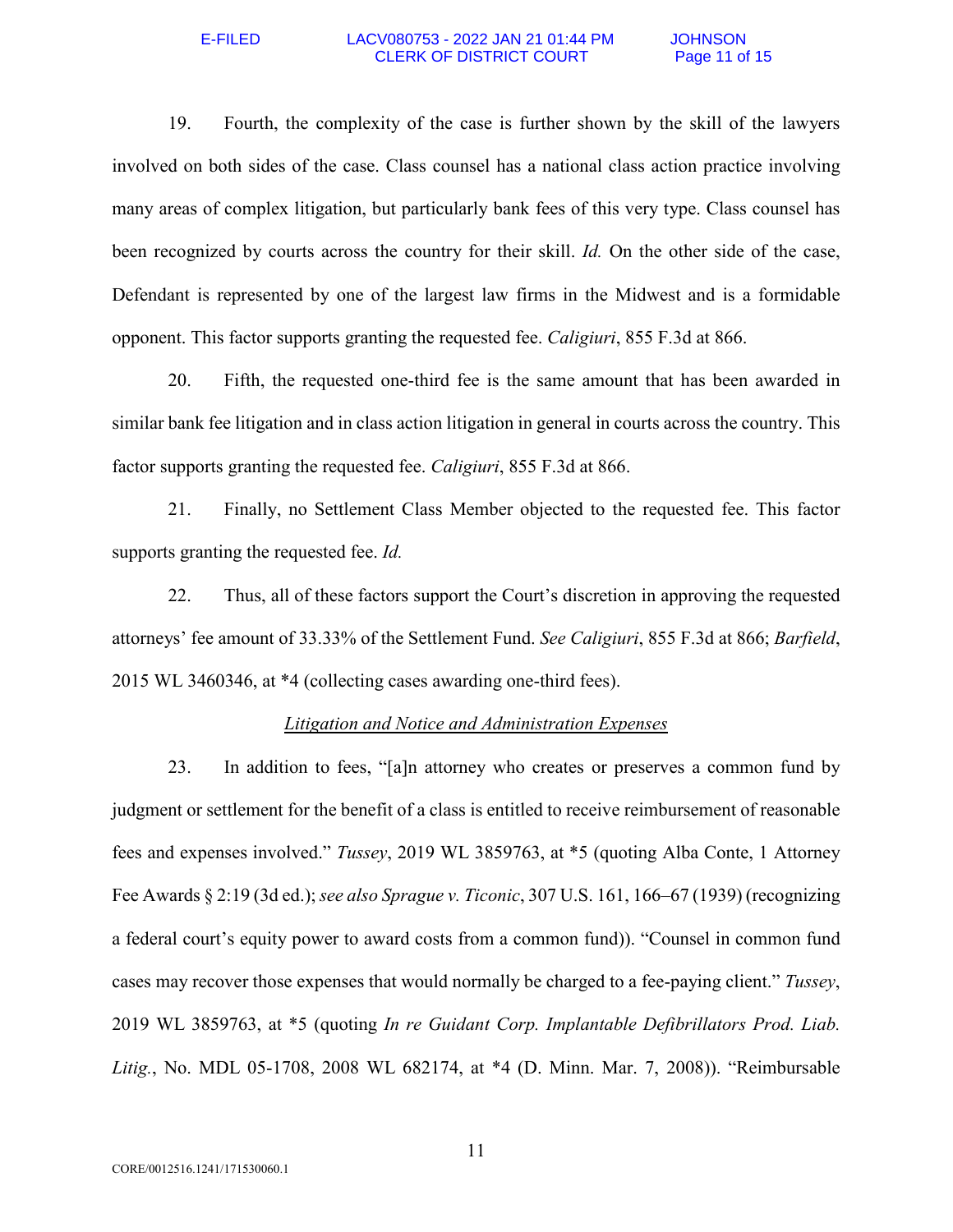## E-FILED LACV080753 - 2022 JAN 21 01:44 PM JOHNSON CLERK OF DISTRICT COURT Page 12 of 15

expenses include many litigation expenses beyond those narrowly defined 'costs' recoverable from an opposing party under Rule 54(d) and includes: expert fees; travel; long-distance and conference telephone; postage; delivery services; and computerized legal research." *Id.* (collecting cases).

24. Here, the requested expenses of \$42,315.50 are reasonable and are comprised of routine litigation expenses that class counsel advanced to pursue this litigation.

## *Service Award*

25. Apart from class counsel, "[a]t the conclusion of a class action, the class representatives are eligible for a special payment in recognition of their service to the class." 5 *Newberg on Class Actions* § 17:1 (5th ed. 2015). "Courts often grant service awards to named plaintiffs in class action suits to 'promote the public policy of encouraging individuals to undertake the responsibility of representative lawsuits.'" *Caligiuri v. Symantec Corp.*, 855 F.3d 860, 867 (8th Cir. 2017) (quoting *Yarrington v. Solvay Pharms., Inc.*, 697 F. Supp. 2d 1057, 1086 (D. Minn. 2010)). Otherwise, most people could not afford to spend the time and effort to pursue what would provide only a modest individual recovery for the effort involved but would also benefit thousands of other people who do not have to expend any time or resources. *See id.* Relevant considerations in determining whether to grant an incentive award include actions plaintiffs took to protect the interests of the class; the degree to which the class has benefitted from those actions; and the amount of time and effort plaintiffs expended in pursuing the litigation. *In re U.S. Bancorp Litig.*, 291 F.3d 1035, 1038 (8th Cir. 2002).

26. As to amount, "courts in th[e Eighth] circuit regularly grant service awards of \$10,000 or greater." *Caligiuri*, 855 F.3d at 867 (8th Cir. 2017) (approving \$10,000 service award) (citing *Huyer v. Njema*, 847 F.3d 934, 941 (8th Cir. 2017) (affirming approval of settlement that included \$10,000 service awards to named plaintiffs); *Jones v. Casey's Gen. Stores, Inc.*, 266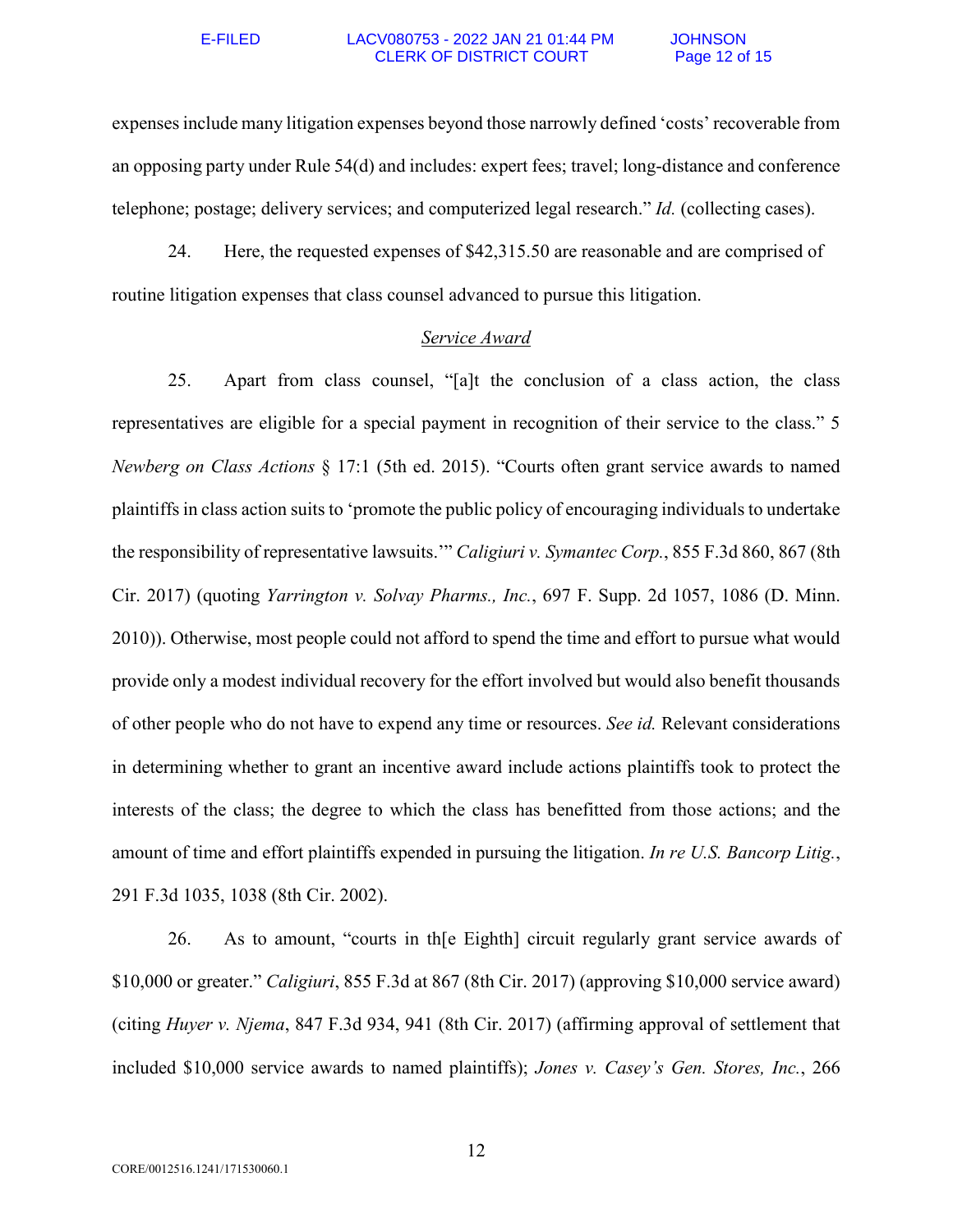F.R.D. 222, 231 (S.D. Iowa 2009) (approving \$10,000 service awards to each of nine plaintiffs). And much higher service awards are not uncommon. *See, e.g.*, *Zilhaver v. UnitedHealth Group, Inc.*, 646 F. Supp. 2d 1075, 1085 (D. Minn. 2009) (approving \$15,000 service awards to two representatives)); *Tussey*, 2019 WL 3859763, at \*6 (approving \$25,000 service awards to each of three representatives); *In re Charter Commc'ns, Inc., Sec. Litig.*, No. MDL 1506, 2005 WL 4045741, at \*25 (E.D. Mo. June 30, 2005) (approving \$26,625 service award).

27. Here, the requested service award is \$10,000 for Plaintiff, which is well within the range normally approved. Moreover, the Class Representative should be rewarded for having brought this suit and benefitted over 14,000 other people who will each receive payments. Without the Class Representative, this recovery would not have been possible.

THEREFORE, THE COURT FINDS AND ORDERS AS FOLLOWS:

28. Pursuant to Iowa R. Civ. P. 1.271(4), the Court finds that the Settlement is fair, reasonable, and adequate and hereby GRANTS FINAL APPROVAL TO THE SETTLEMENT.

29. The Court approves and orders payment of attorneys' fees from the Settlement Fund in the amount of \$246,666.33 to Class counsel.

30. The Court approves and orders reimbursement of expenses from the Settlement Fund in the amount of \$42,315.50 to class counsel.

31. The Court approves and orders payment from the Settlement Fund of a service award in the amount of \$10,000 to the Class Representative.

32. The Court approves the plan of distribution of the Net Settlement Fund to the Settlement Class and orders the parties to proceed with distribution as set forth in the Settlement.

33. Upon the Effective Date, Defendant is released from all claims as set forth in the Settlement.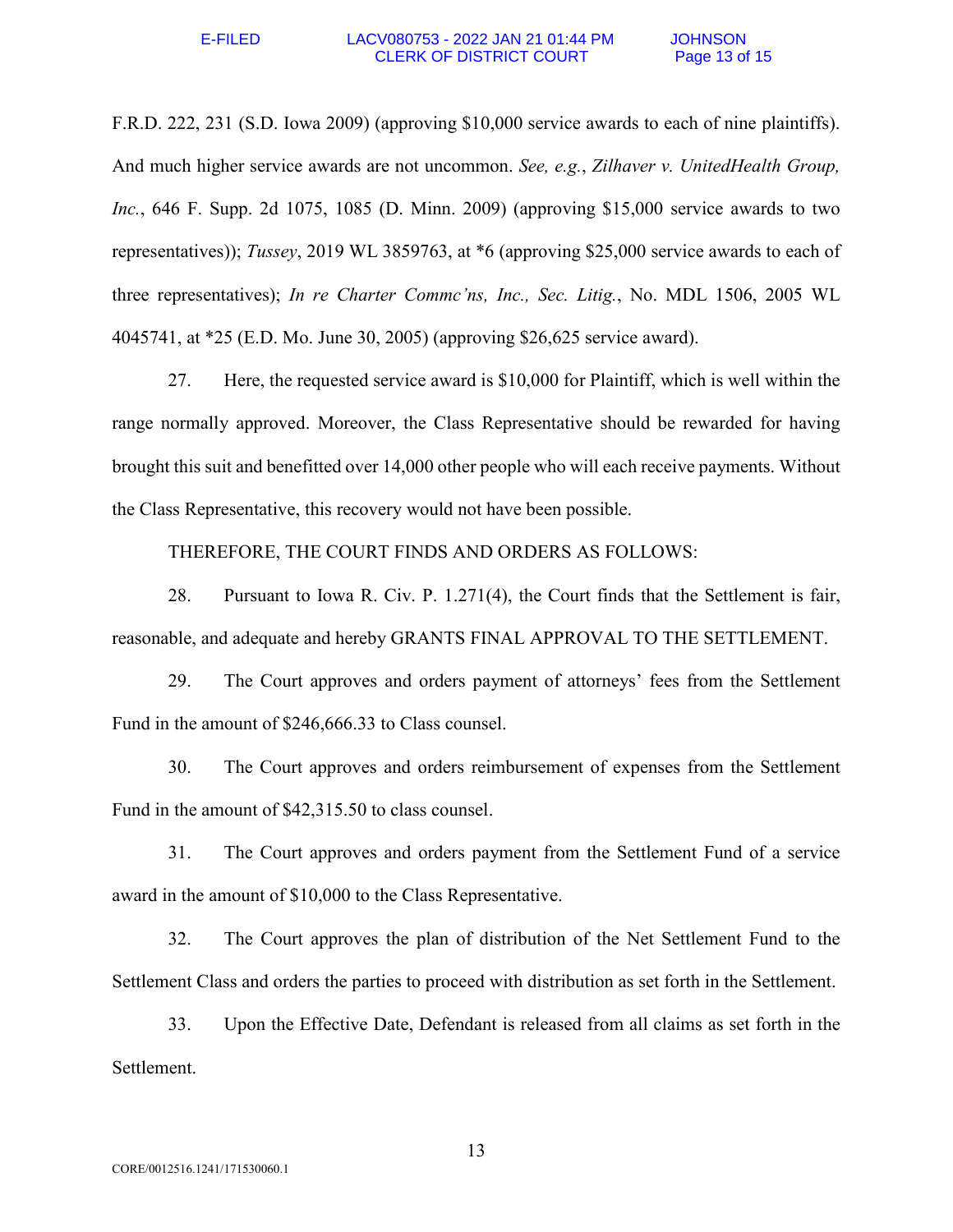34. This Order is a final judgment as it disposes of all claims against all parties.

**ACCORDINGLY, THERE BEING NO JUST REASON FOR DELAY, LET JUDGMENT BE ENTERED.**